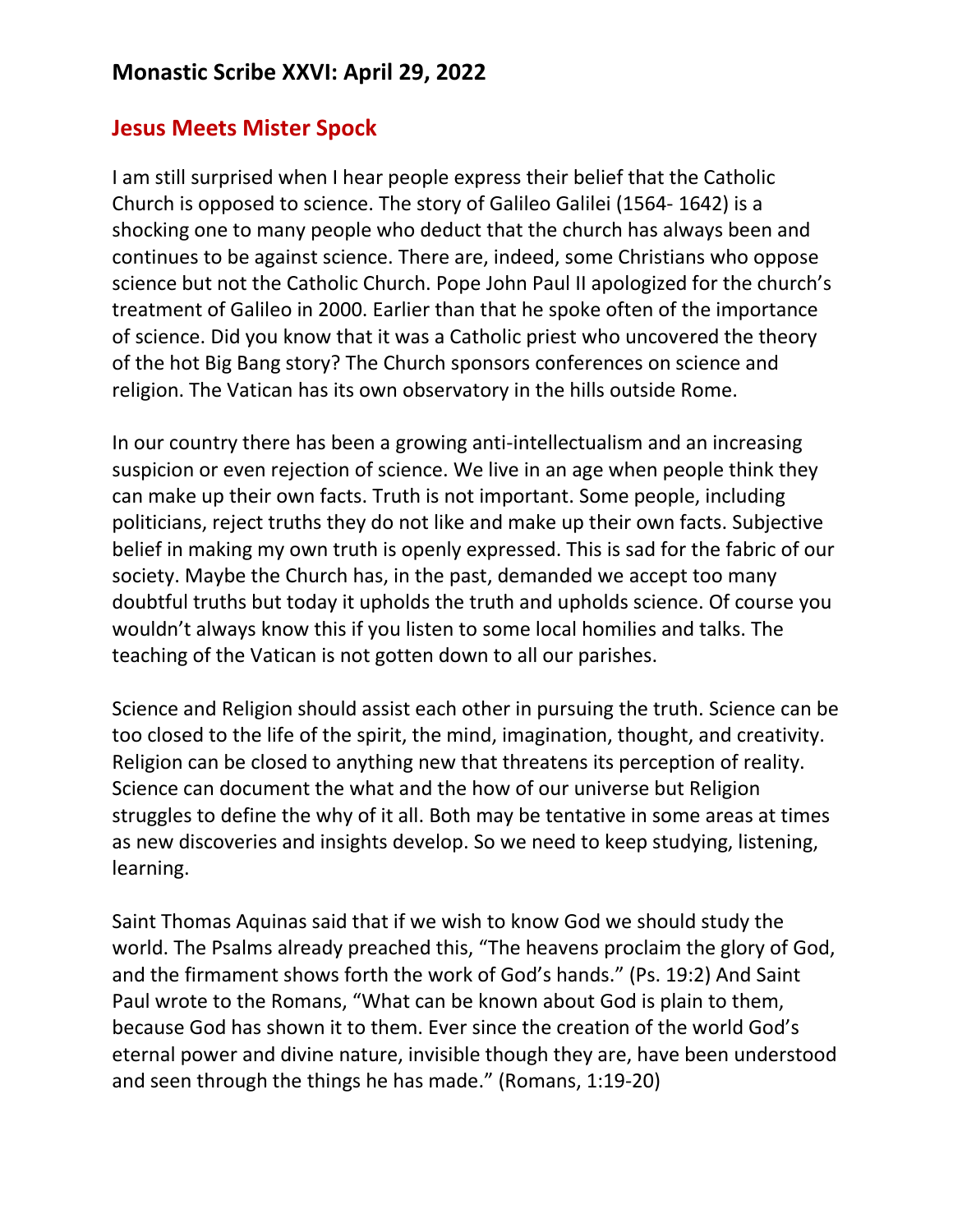## **Monastic Scribe XXVI: April 29, 2022**

Thanks to science we now know so much more about this world than we have ever known before. The vastness and intricacies of the cosmos just blows our mind. And all adds to the majesty and beauty of God. Our God is a great Mystery and calls us into a life beyond what we can imagine. But we have to adjust some of our old images. The universe was not created in six days but has been evolving for almost fourteen billion years. The three tier universe which is the base of the world view in the Bible now cedes to vast, uncountable galaxies.

All of this challenges us to reimagine, much more meaningfully, the beginning of humankind, Adam and Eve, original sin, the Creator God, the incarnational God of Jesus Christ, the life giving Holy Spirit, as well as pain, suffering and the problem of evil. There is nothing to fear here. Our faith, seeking understanding, is deeper and more ennobled than we could have imagined. A deeper faith leads to a deeper hope and a deeper love as we are overcome with awe and beauty at God's creation.

Evolution is not a theory but the way that God, since the beginning, has been creating and continues to create. We are called to take part in that evolutionary creation. Evolution means God is a God of the future, a God of promises. We believe in this God and therein is our hope no matter how bad things seem in our world. Not just the earth but the entire cosmos is God's creation and our concern.

The "new cosmology" or simply "the new story" is the tale of an expanding universe, always in motion, growing, incalculably vast. A century ago we thought our milky way was the only galaxy but now we know there are billions of galaxies. Black holes and black energy are the latest mysteries of this story. And we are part of this story. Our bodies are made of the very stardust that is found in all creation. Quantum mechanics shows us how everything and everyone is connected. It shows us how we can touch each other from a distance.

I am not a scientist and certainly not a mathematician. I don't comprehend all the details nor can I differentiate all the categories of sub-atomic matter. But I don't have to understand the details. I rely on scientists to explain things. But my view (my philosophy) of the cosmos, which comes from religion, adds meaning to all of this. I have enjoyed reading Teilhard de Chardin, Thomas Berry, John Haught, Ilia Delio, Elizabeth Johnson, Laurie Brink and others to get a better picture of what